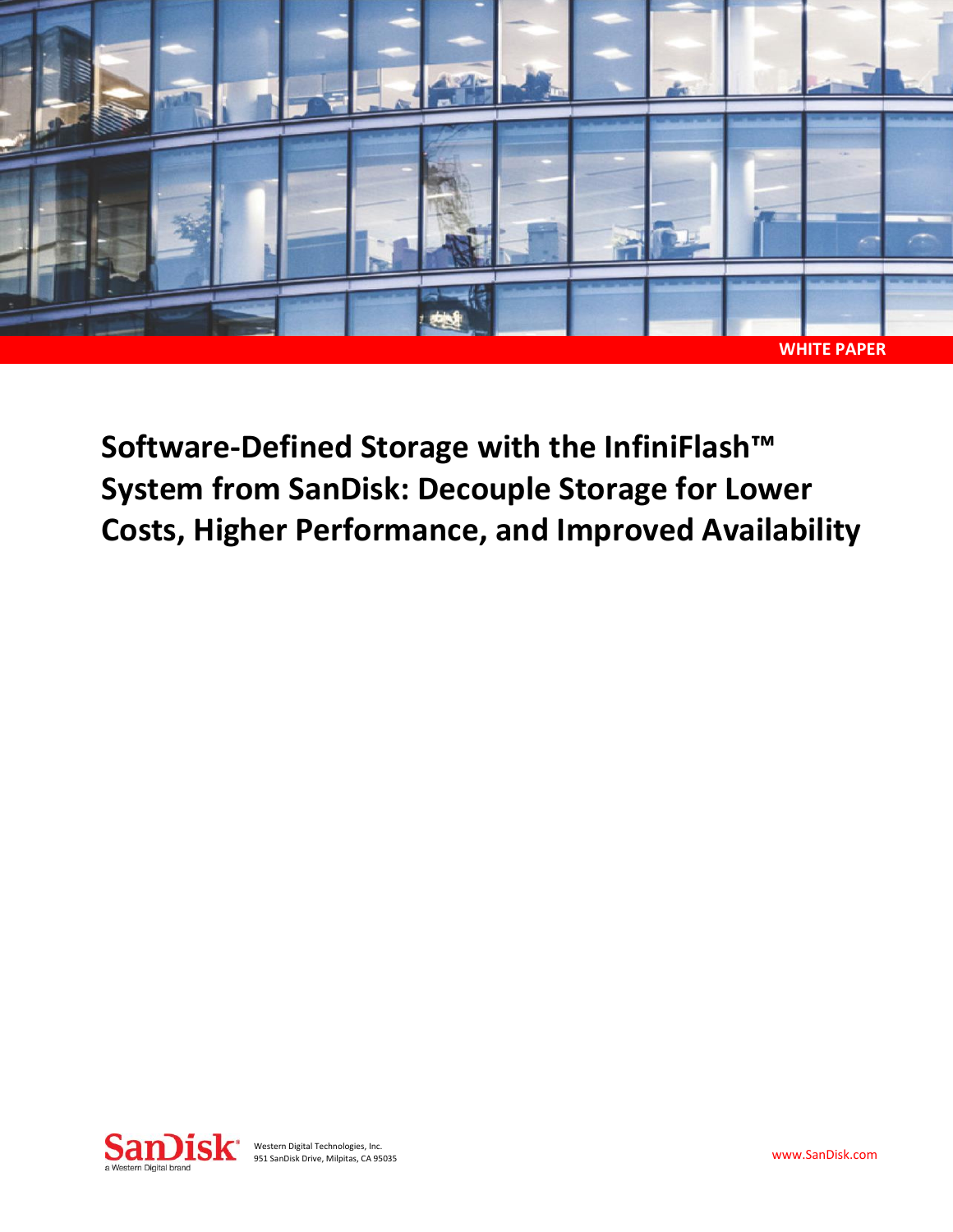## **Table of Contents**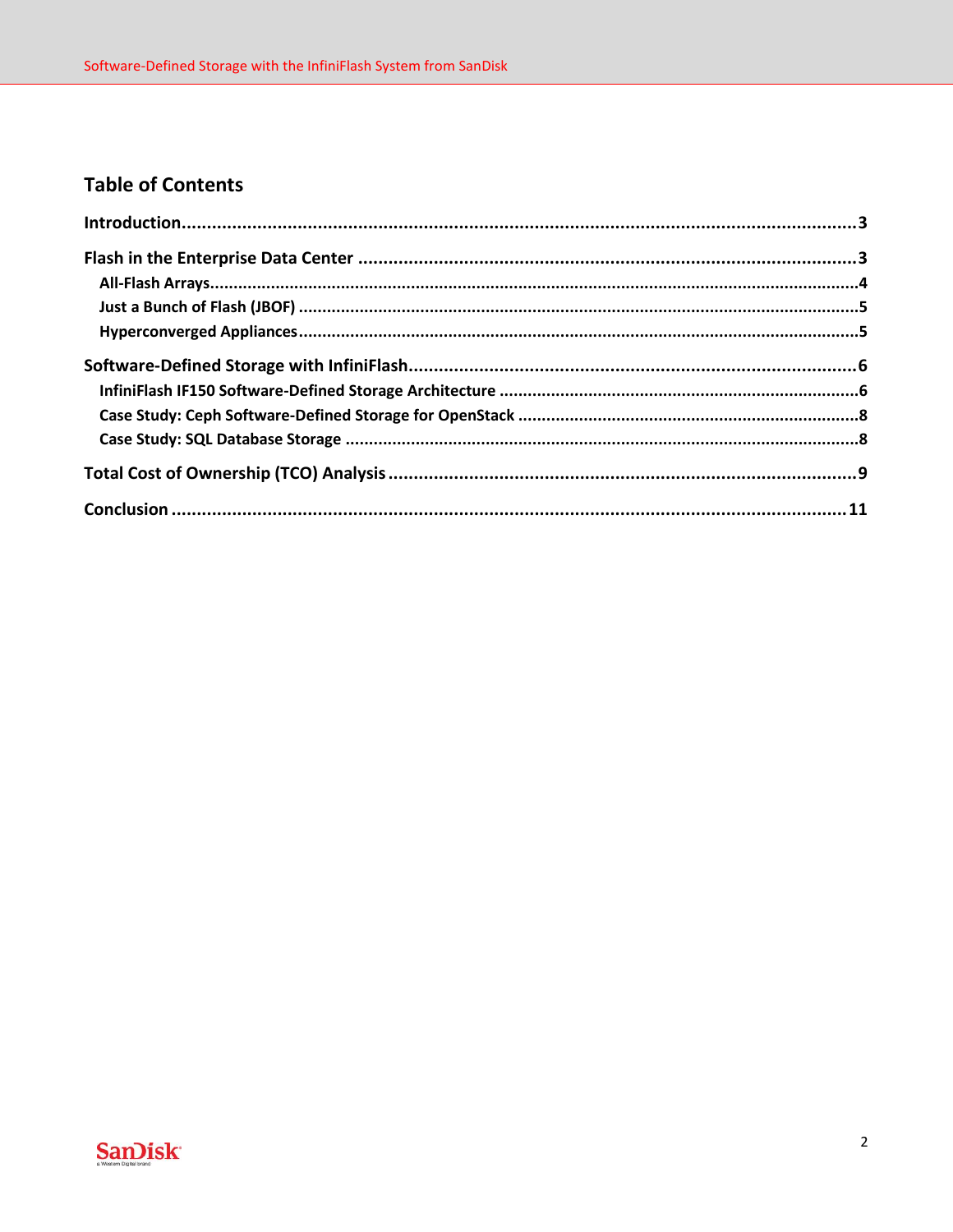#### **Introduction**

Organizations are constantly seeking new ways to address workload-specific storage demands in terms of performance and capacity while also meeting service level agreements (SLAs), response time objectives (RTO), and recovery point objectives (RPO). Many IT operations are inspired by successful hyperscale organizations such as Facebook, Google, and Amazon. However, most enterprises lack the scale and substantial development and operations commitment to deploy software-defined storage infrastructure in the same ways. Hyperscale economics also typically don't work out at smaller scale, resulting in poor utilization or unacceptable reliability issues. Another hurdle for enterprise IT is that hyperscale organizations typically have a very small, tightly controlled application environment that facilitates these economies of scale. In contrast, most large enterprises must deploy storage infrastructure to serve a heterogeneous application workload with diverse requirements.

The common thread for both hyperscale and enterprise IT is the compelling rise of software-defined storage. Though early adopters of software-defined storage technologies were cloud builders, the advantages of this approach are now quickly spreading to enterprise data centers with their increased focus on cost reduction, automation, and lock-in avoidance. Software-defined platforms like Ceph are enabling a wealth of diverse and scalable storage solutions based on industry-standard servers. Flash technology has emerged as a key component of these strategies, as organizations encounter the physical limitations of hard disk drives (HDDs) and even hybrid approaches. Unfortunately, aggressive storage vendor marketing and widely diverse architectural approaches often send conflicting messages about how flash should best be used in the enterprise.

InfiniFlash has emerged as a versatile, highly scalable, and cost-effective platform that is easily deployed in software-defined storage architectures. InfiniFlash offers 50x the performance, 5x the density, and 4x the reliability of traditional HDDs, while consuming 80% less energy. <sup>1</sup> Moreover, by decoupling the storage from the compute and networking elements of storage infrastructure, InfiniFlash offers a flexible and cost-effective new approach that eliminates many of the issues with how flash is deployed in the data center.

#### **Flash in the Enterprise Data Center**

Flash has long been seen as a solution to performance and reliability problems with HDD-based solutions, but there are significant issues with how flash has been deployed in the data center. As described in the sections that follow, two dominant approaches are prevalent in the marketplace.

- *All-flash arrays* and *just a bunch of flash (JBOF)* configurations are example of "pool and share" approaches that typically involve consolidating and managing all flash in a single system.
- *Hyperconverged appliances* go by many names but can be simply described as giving "every server a little flash." These systems typically have CPUs for applications, and both SSDs and HDDs within their enclosures.

 $<sup>1</sup>$  As compared to 200 IOPS HDDs, based on published specifications and internal benchmark tests.</sup>



 $\overline{a}$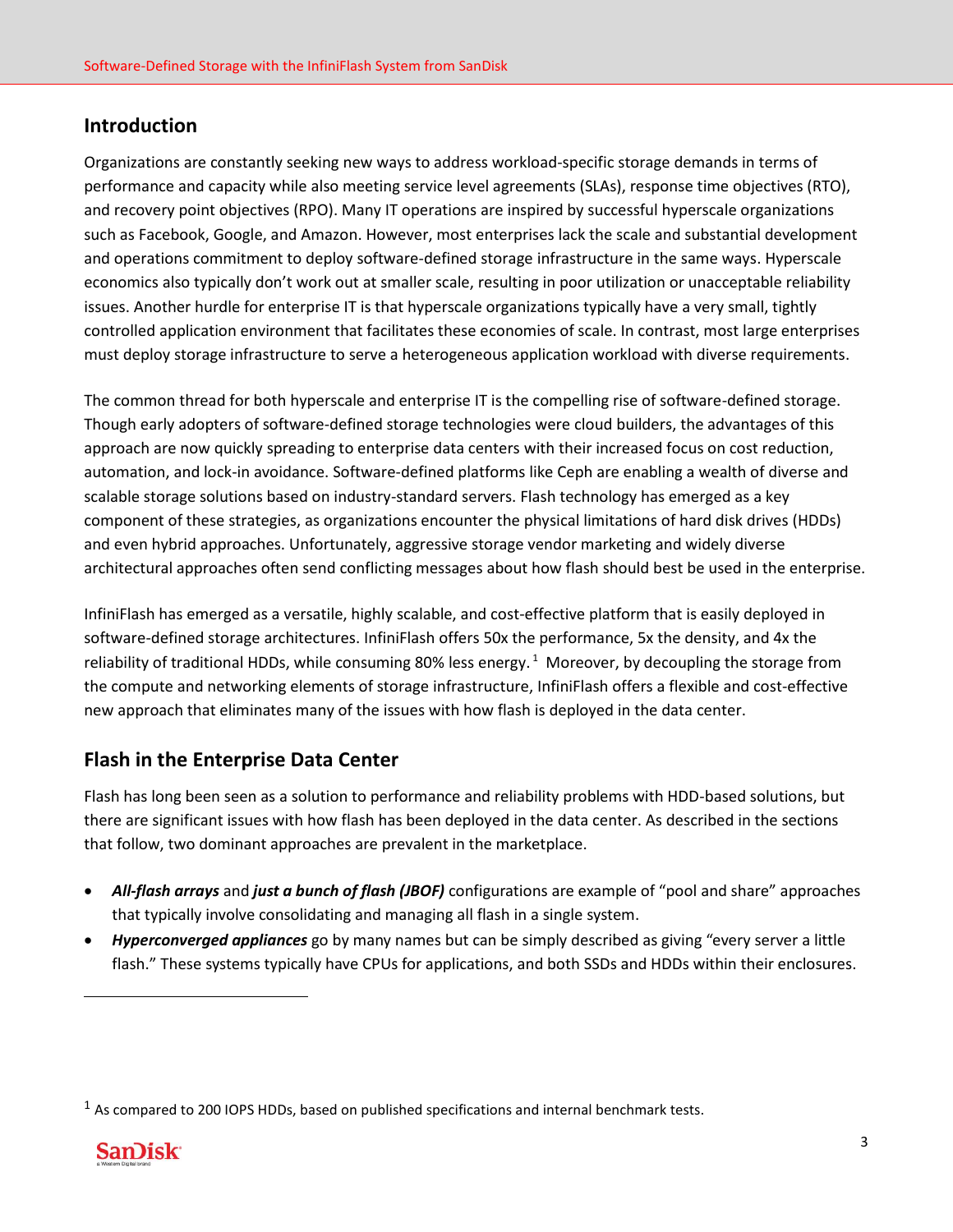#### *All-Flash Arrays*

All-flash arrays are dedicated systems with their own flash storage and software—usually integrating server form-factor SSDs into customized enclosures. While expensive, these systems can offer high performance, along with enterprise-grade features such as deduplication, compression, and encryption. There are numerous allflash arrays available from multiple vendors.

Unfortunately, the high performance of the all-flash array approach brings with it all of the cost, complexity and monolithic attributes of traditional "scale-up" HDD arrays that many organizations are trying to escape. Storage software is often propriety and will need to be managed as a separate infrastructure element. Storage typically can't be added incrementally, once the capacity of the enclosure has been reached. While all-flash arrays can deliver extremely high performance, it typically comes at a high initial price tag with substantial ongoing costs. Vendor lock-in for both hardware and storage software is expensive over the long term, and costs are high when additional capacity or performance is required—whether overprovisioning to meet SLAs or adding all-flash array frames when additional capacity is needed. Due to software constraints, all-flash arrays have limited ability to integrate with organizations' infrastructure of choice, whether it be physical, virtual, or in the public cloud.

High availability in all-flash arrays is traditionally provided by RAID. This approach can create bottlenecks when rebuilding failed drives, since many devices must feed into a single drive while rebuilding. Furthermore, heavy use of virtualization can cause additional issues via the "I/O blender" effect (Figure 1). This effect occurs when many virtual machines (VMs) running on a single physical server make otherwise sequential I/O traffic patterns appear random. Reads and writes intermixed across several VMs result in random I/O patterns, resulting in slower overall performance as storage array caching and prefetching algorithms become incapable of predicting what actions to take. Performance is impeded, because this results in a long I/O path, with a large number of intermediary devices in between that need to be traversed for an application or user to obtain or save the needed data.



*Figure 1. Like traditional HDD-based arrays, all-flash arrays are subject to the I/O Blender effect, which limits performance.*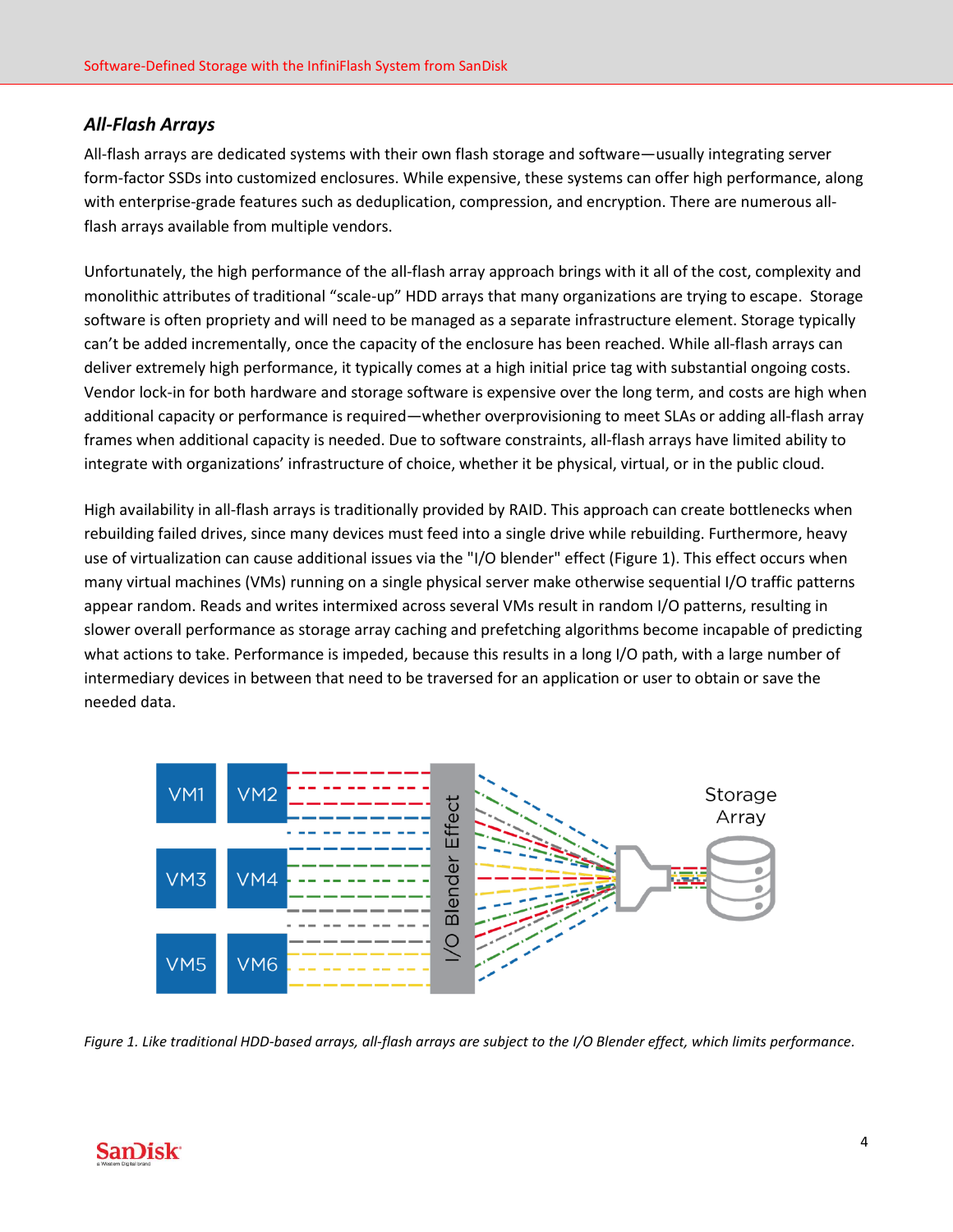#### *Just a Bunch of Flash (JBOF)*

The JBOF approach uses a server platform with a large number of internal drive slots (24, 48, or more), and fills these slots with high-capacity SSDs. The processing cores available on the platform run the storage software that manages the individual SSDs. JBOFs can be constructed incrementally, adding SSDs as storage requirements dictate. This hardware is available from server suppliers such as Supermicro, Quanta, Lenovo and others. Individual SSDs are available from vendors like SanDisk, while the storage software is supplied independently from numerous ISVs such as Microsoft, Nexenta, DataCore, SoftNAS, and many others.

Typically, JBOFs can offer a very low cost of entry—beginning with a single server platform containing one SSD and storage software. Unfortunately, this initial attractiveness can be quickly overshadowed as more SSDs are added. Performance bottlenecks often appear as competing, heterogeneous workloads access flash. Management complexity increases rapidly, because storage is managed at the individual drive level. Additional costs incurred to address these issues quickly eliminate any benefit from the low initial acquisition cost.

Server choice for a JBOF configuration is an essential consideration in order to maintain sufficient performance. The server hosting the SSDs must be able to support the IOPS and throughput that a wide variety of unpredictable workloads will require. It must also provide adequate processing cores, DRAM, and I/O throughput to prevent the selected storage software from becoming the bottleneck. As an example, the I/O bus of a server using a single disk controller is typically limited to approximately 3Gbps. While this may be adequate for many smaller workloads, a 256TB InfiniFlash platform will provide 15Gbps read throughput and 8Gbps write throughput—offering substantial performance headroom.

#### *Hyperconverged Appliances*

Architecturally, hyperconverged appliances are usually deployed in a "one size fits all" approach—as a standard infrastructure element without individual customization or configuration. For a narrow range of uniform (nonchanging) workloads and data sets, hyperconverged appliances can be configured to deliver very cost-effective performance at large scale. For selected hyperscale environments such as social media and search, these appliances may indeed offer the optimum choice. Because their architecture is simple and easily understood, they are ideal candidates for a pay-as-you-grow incremental investment for a highly homogenous software environment where workloads are known and predictable and the data traffic also remains predictable.

In contrast, most IT organizations are required to support a wide range of applications that are frequently changing. When these diverse workloads emerge, a one-size-fits-all approach using hyperconverged appliances will begin to show severe inefficiencies:

- Workloads requiring additional processor cores will need more hyperconverged appliances assigned to them. To meet this need, the available flash storage will be underutilized.
- Conversely, when additional storage capacity or storage performance is required, additional appliances will be assigned—leading to underutilizing processor cores and software licenses.

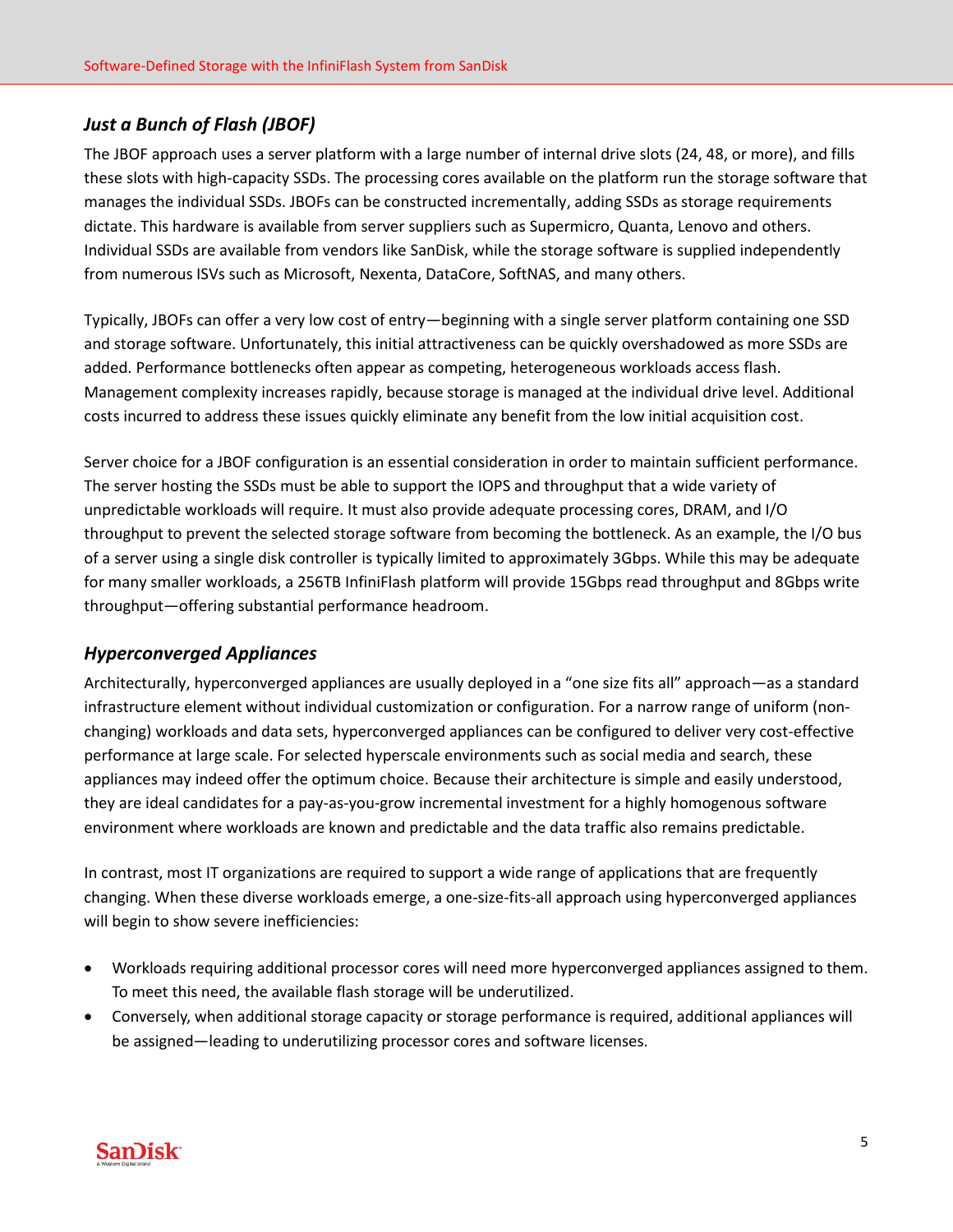These problems are exacerbated in a highly virtualized environment, where VMs may be created and taken down frequently and workloads are unpredictable. This scenario tends to be CPU or memory limited, resulting in underutilization of storage.

To avoid these inefficiencies, the one-size-fits-all approach must now be modified to a many-sizes-fit-all hardware approach. This in turn results in different appliances configured for different workloads, with these workloads restricted to the "right sized" appliance. These challenges can greatly impact the expected cost and management savings of an otherwise uniform hyperconverged appliance approach.

#### **Software-Defined Storage with InfiniFlash**

InfiniFlash takes an entirely different approach to delivering the benefits of software-defined storage with the latest flash technology. By design, InfiniFlash is not engineered with computational CPU cores inside the storage unit. Storage compute is thus separated and decoupled from storage capacity, so that the right amount of compute power can be matched to the right amount of storage capacity for a given workload–no more, no less.

#### *InfiniFlash IF150 Software-Defined Storage Architecture*

As a long-standing leader in flash memory development and manufacturing, SanDisk has the unique perspective to bring operational knowledge and innovative flash storage solutions to the enterprise. The InfiniFlash System IF150 in particular is an ideal building block for all-flash software-defined storage infrastructures. The IF150 system, combined with a server platform and a software-defined storage stack, is primarily targeted at Big Data, virtualization, and database environments.

From a price/performance perspective, InfiniFlash is positioned between high-performance, high-cost conventional all-flash arrays and lower-performance, lower-cost JBOF systems. The solution provides scalable capacity and breakthrough economics in both capital expenses (CapEx) and operational expenses (OpEx)–easily surpassing economics for high-performance HDD-based storage systems, while providing additional benefits:

- **Reliability and availability**. Flash memory is fundamentally more reliable than HDDs. The failure rate of flash is approximately 1/20th that of HDDs.<sup>2</sup> Better reliability results in reduced maintenance costs and lower spares inventories required, while contributing strongly to more availability for applications.
- **TCO savings**. A fully populated 512TB InfiniFlash IF150 consumes approximately 450 watts of power. When combined in operation with servers, it will use up to 80% less power than a comparable HDD array requires. The TCO savings improve dramatically if HDD overprovisioning is required to achieve the spindle count needed for IOPS-intensive workloads. For high-density configurations, InfiniFlash can provide up to 6PB of storage in a single rack. This density, combined with lower power, cooling, floor space, server, and software

<sup>&</sup>lt;sup>2</sup> Flash reliability calculations based on projections from internal testing and comparative data from HDDs.



 $\overline{a}$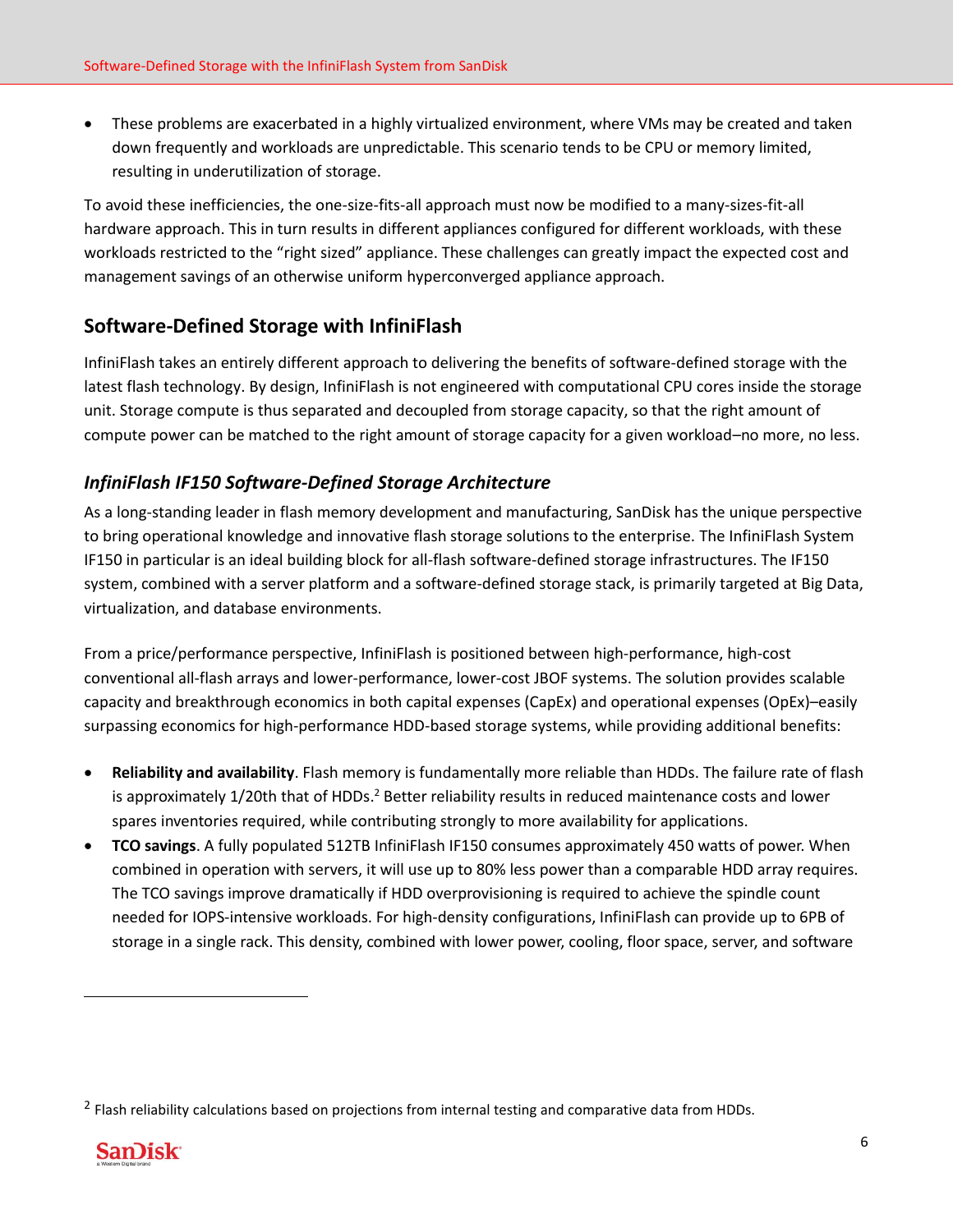licensing costs will deliver a significant reduction in total cost of ownership (TCO) over alternative highperformance HDD offerings.

 **Software flexibility**. As a building block for a software-defined storage solution, InfiniFlash allows organizations to choose the ideal storage software for their needs from a wide range of industry-leading ISVs and server vendors. More information can be found through the SanDisk Technology Partner program [\(www.sandisk.com/business/partners/manufacturers\)](http://www.sandisk.com/business/partners/manufacturers).

The IF150 system delivers from 64TB to 512TB of resilient flash storage in a highly dense form factor for petabyte-scale capacity, high density, and high-performance storage environments. Each IF150 system can be configured with up to sixty-four 8TB hot-swappable solid state cards—delivering up to half a petabyte (512TB) of raw flash storage in a 3 rack unit (3U) enclosure and up to 6PB in a single rack. The system scales easily, and each IF150 system can connect up to eight individual servers with 12Gbps SAS connections.

Unlike many all-flash array systems, InfiniFlash does not use off-the-shelf SSDs, which can impose some limitations on flash storage. Instead, InfiniFlash uses innovative custom SanDisk 8TB flash cards. These cards deliver excellent flash performance, reliability, and storage density with low latency. The individual state of each flash cell is visible to the system's firmware. This property enables the system to better manage I/O, more efficiently schedule housekeeping operations such as free space management (i.e., garbage collection) and, in general, deliver consistent performance in the face of changing workloads and rigid SLA requirements.

Figure 2 illustrates InfiniFlash deployed in a typical software-defined storage architecture. In this example, servers running a choice of software-defined storage (SDS) are each connected to a pair of InfiniFlash IF150 systems via redundant SAS connections. The number of InfiniFlash systems connected to a given server (or servers connected to a given InfiniFlash system) can vary endlessly as dictated by the characteristics of the storage workload. Diverse workloads running on separate servers then access the software-defined storage platforms over a choice of network interconnects.



*Figure 2. The InfiniFlash System IF150 is decoupled from compute in a software-defined storage architecture.*

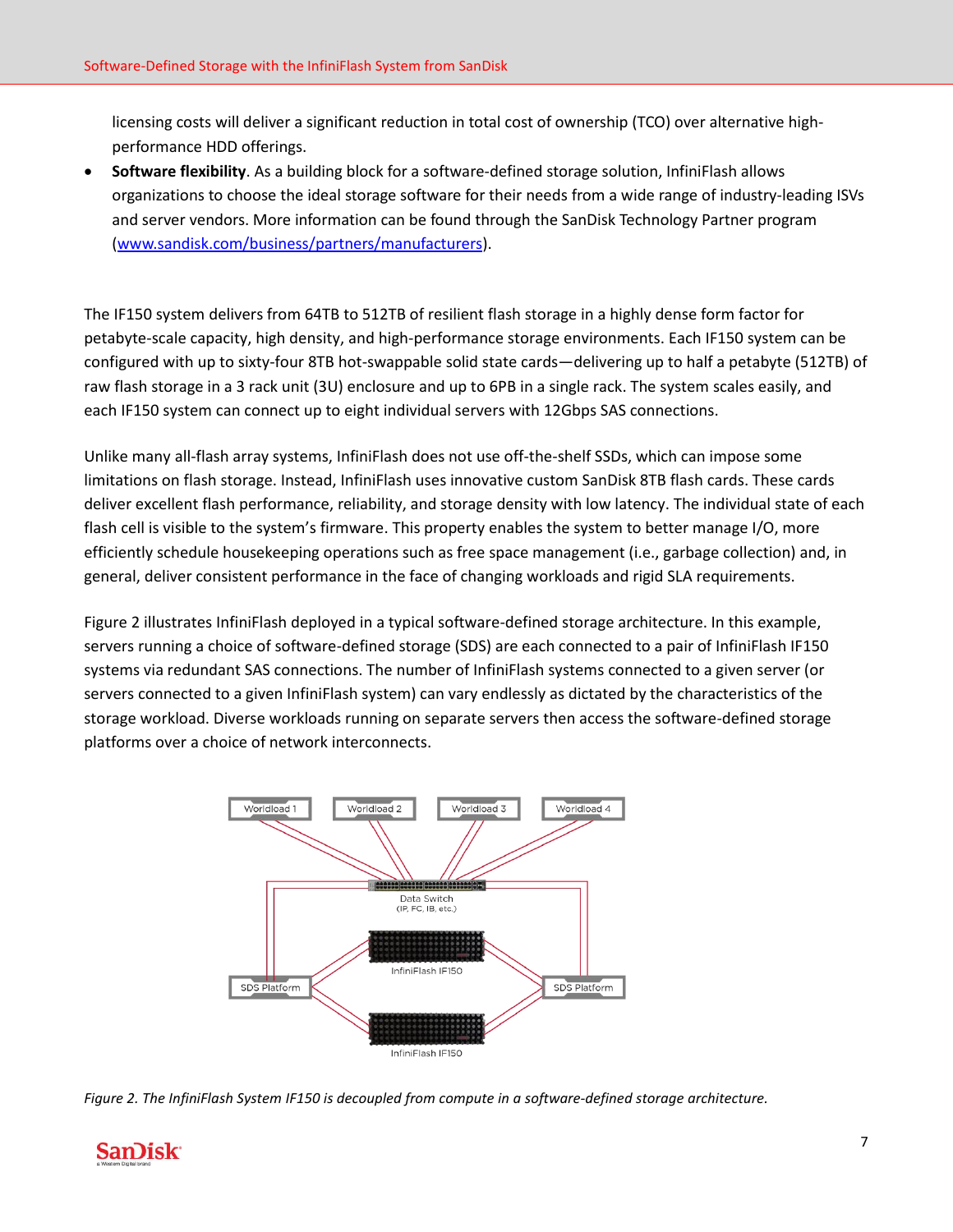#### *Case Study: Ceph Software-Defined Storage for OpenStack*

Ceph is the leading storage platform for OpenStack, according to semi-annual OpenStack user surveys. Figure 3 illustrates a typical Ceph configuration based on the InfiniFlash system. Importantly, even when using Ceph for OpenStack, the ability to independently tune CPU and storage capabilities is paramount. For example, more CPU cores are required for high performance small-block Cinder workloads while bandwidth-driven large object Swift workloads can get by with fewer CPU cores.

InfiniFlash's high density enables fewer Ceph OSDs per unit of capacity and thereby requires much less CPU compared to sparser SSDs or HDDs. In addition, as users scale the cluster, they can scale the storage compute and storage capacity independently, making for a perfectly balanced cluster for the workload, and delivering a greater cost advantage for large-scale cluster deployments. The superior reliability of an InfiniFlash storage node requires less hardware and provides 10x higher reliability (1.5 million hours of MTBF) than a typical HDD node. Three full copies (3x replication, as is typically used on HDD nodes) are no longer required due to the higher reliability of InfiniFlash.



*Figure 3. Utilizing InfiniFlash with Ceph storage for OpenStack applications.*

#### *Case Study: SQL Database Storage*

It is common to deploy storage infrastructure—and hyperconverged appliances in particular—sized for an initial target workload. Unfortunately, when workloads emerge that don't match the initial assumptions, the system can suffer from unused storage and/or performance capacity. InfiniFlash eliminates the need to trade off either poor utilization of CPU, IOPS, or flash in each system to support a diverse set of workloads.

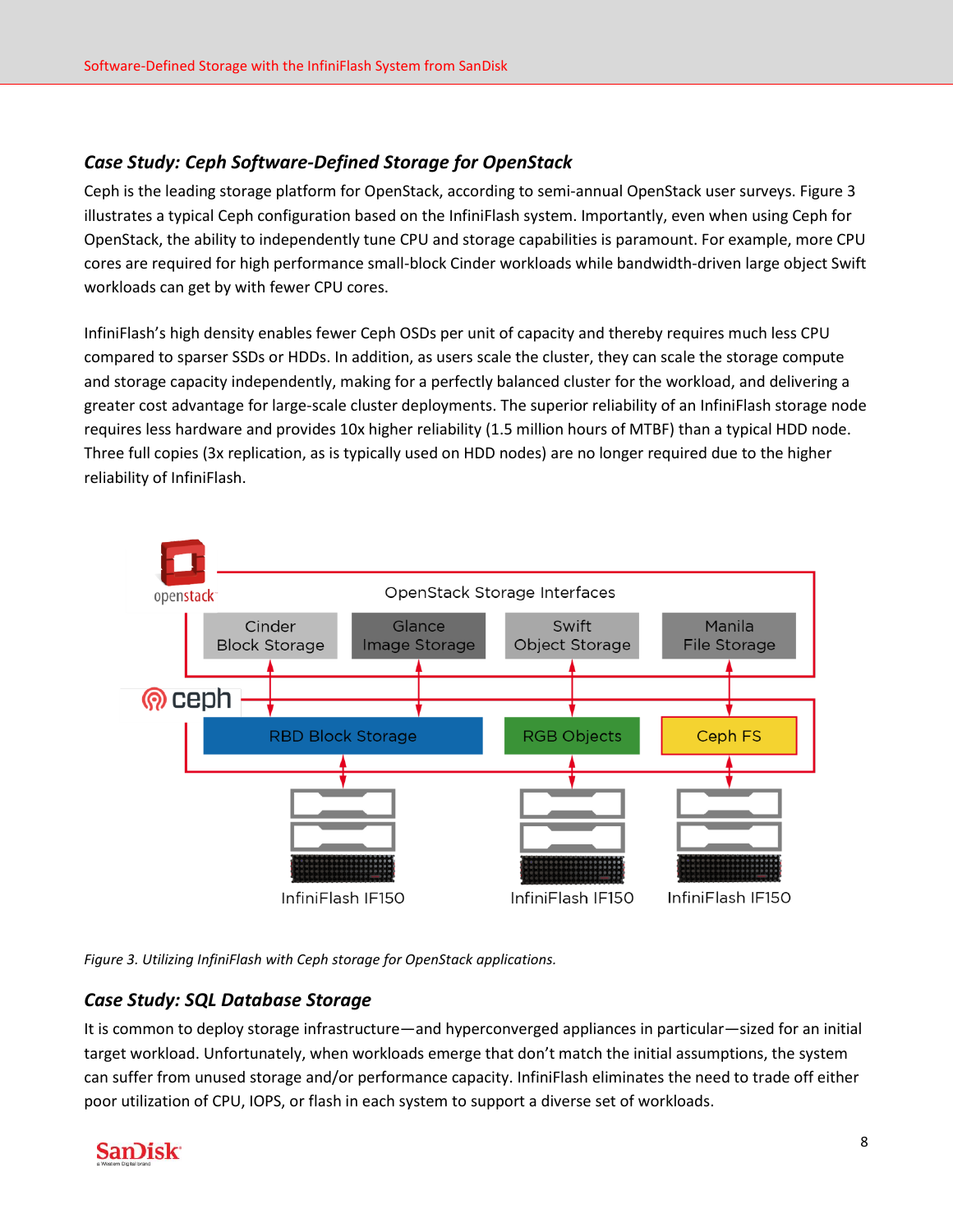Consider a storage consolidation effort for several SQL databases, each with workload requirements from 2K to 100K IOPS. A traditional all-flash Array with inline deduplication and data compression normally can only achieve around 250K IOPS for a limited capacity point (e.g., around 100 TB effective). Assuming the data is not compressed and can be deduplicated, it might be possible to achieve close to 100TB effective storage–if all of these conditions are consistently met. Alternatively, using a hyperconverged appliance, an organization could configure 1-4TB of flash per server and get plentiful IOPS. However, those SQL workloads that don't require high IOPS or don't require the capacity would result in unused capacity and/or performance in each server.

In contrast, InfiniFlash allows storage compute and storage capacity to be varied independently for individual workloads. This flexibility effectively avoids the unused and underutilized capacity problems of hyperconverged appliances. From a performance standpoint, each InfiniFlash system can typically achieve over 800K IOPS and provide 64-384TB of usable capacity (utilizing erasure coding or RAID 6) in only 3U of rack space. Moreover, the system provides a true usable capacity not impacted by compressibility or dedupability of data. It also provides enough IOPS to handle most SQL and virtual desktop infrastructure (VDI) workloads and Big Data throughput.

InfiniFlash can also eliminate read-while-writing performance impacts which can be key to database performance. Also known as performance read scaling, this effect occurs most frequently in OLTP environments. Routine report generation tasks can cause system performance to suffer when a dataset is analyzed while being simultaneously updated. InfiniFlash can provide an authoritative copy /duplicate using products such as Oracle's Data Guard, GoldenGate, or other software stacks that can be used for high performance access. This model allows the primary enterprise-class storage array to focus on taking writes and on information life management. The copies on InfiniFlash can then be used as a local (metro area) copy or a report/analytics feed without causing any impacts to the primary storage array—thus allowing more write I/O operations to happen without the added cost of replacing it with an all-flash array. With this configuration, no performance impact will occur on the OLTP system, and reports no longer need to be scheduled for after-hours for fear of system degradation.

### **Total Cost of Ownership (TCO) Analysis**

Instead of weighing storage decisions by simplistic metrics such as dollars per gigabyte, most modern organizations are already looking at the longer-term value and costs of their storage infrastructure. With storage needs escalating so dramatically, the cost and availability of sufficient power and cooling is a significant consideration, as is the reality of finite available rack space. Cost is certainly a primary driver for softwaredefined storage, since it allows organizations to take advantage of savings over their legacy appliance vendors by avoiding lock-in and giving them the ability to select the exact server hardware that meets their needs.

Coupled with software-defined storage, InfiniFlash introduces many opportunities for cost reduction, including:

 **Performance**. HDD-based and hybrid systems often need to be overprovisioned to achieve desired levels of throughput or IOPS. The superior performance of InfiniFlash requires stocking far fewer spare devices and provides all-flash performance at the cost of HDD-based systems. The performance impact of constant HDD rebuilds is also eliminated.

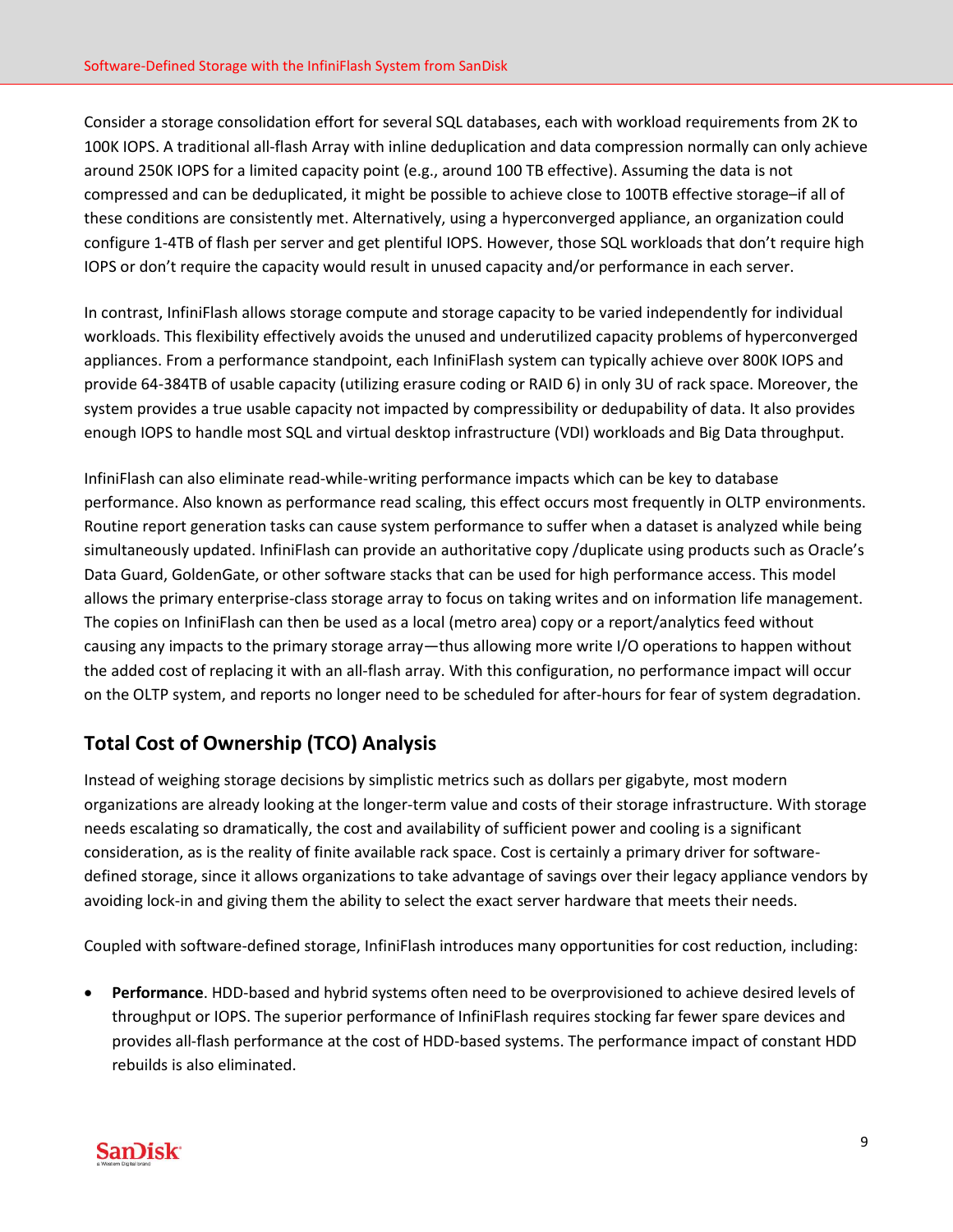- **Density and efficiency**. Density is a desirable characteristic, but not if it drives unacceptable levels of heat and power consumption. InfiniFlash allows up to 2PB in 16 rack units utilizing only 2,500 Watts, significantly reducing energy consumption as compared to HDD-based systems.
- **Reliability**. With HDDs in a large data center environment suffering up to a 4% failure rate, there is clearly room for improvement. InfiniFlash offers significantly higher reliability than HDD and hybrid systems. Fewer failing drives means less performance degradation due to HDD rebuild times, and less likelihood of pulling the wrong drive. Drive replacement can shift from a monthly event to an annual event.

Figure 4 illustrates the result of SanDisk TCO modeling comparing the three-year TCO of InfiniFlash as compared to that of an all-flash array competitor providing 500TB of raw storage for a database application.<sup>3</sup> When all factors are taken into account, InfiniFlash requires around half the TCO of the more expensive all-flash array.



*Figure 4. Three-year TCO comparing InfiniFlash with an All Flash Array.*

 $3$  The TCO calculation assumed two replicas of data and a power cost of \$0.12 per kilowatt hour. TCO analysis details are available a[t www.sandisk.com/infiniflash.](http://www.sandisk.com/infiniflash)



 $\overline{a}$